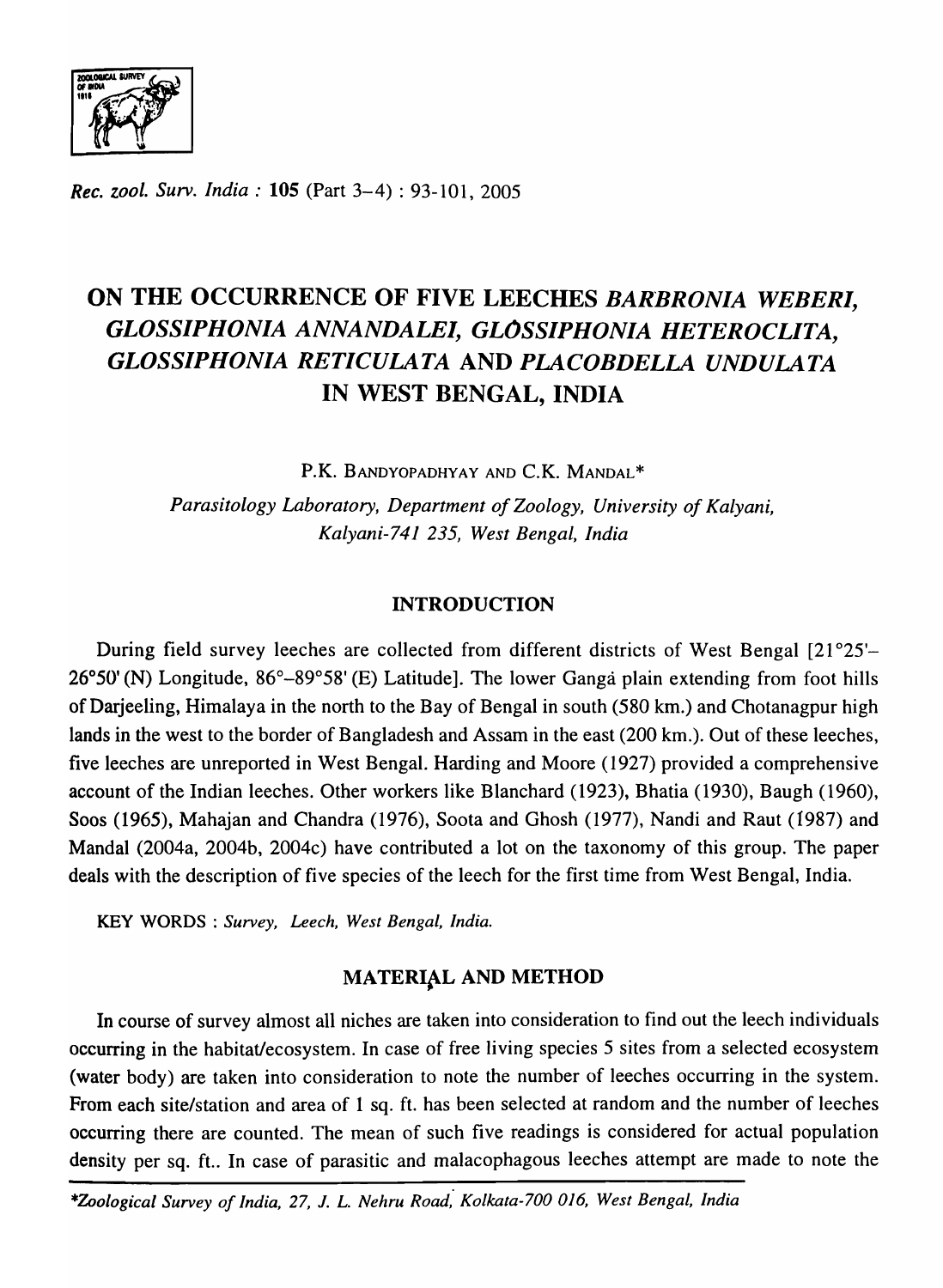number of leeches attached with the host body. In such case five or more host individuals are taken into account at random and mean would be considered for population density of this external parasite per host. The malacophagous leeches are counted on the basis of samplings of pelagic molluscs from an area of 1 sq. ft. from the concerned water body. In this case also five such sampling sites are taken and the leeches attached/infested with snails are counted and mean of the five readings have been considered for the final data.

The breeding season of the leeches are determined on the basis of observation of the egg, young and mating activities. The leeches are narcotized and preserved (Kapur, 1968).

#### DESCRIPTION OF THE MATERIAL COLLECTED FROM WEST BENGAL

#### *Barbronia weberi* (Blanchard, 1897) (Plate 1; Figure 1)

Slender body, tapering anteriorly. Head very small. Circular posterior sucker, mouth small, lip narrow. Colour pinkish white in living. Anterior part whitish but posterior part pinkish. Colour fate up in preservative. Eyes three pairs, one large pair on dorsum of II, two smaller pairs on sides of anterior annulus of IV. Gonopores separated by five annuli. Male pore situated at XII *bllB2.*  Female pore on the middle of XIII b1. Anus large somites I and II are uniannulate, III biannulate, IV triannulate. Pale yellow colour in preservative.

Two examples of the species were collected by C. K. MandaI on January 23, 1995 from Piasbari Nursery Pond, MaIda.

*Remarks* : It is first recorded from West Bengal. Due to pollution the size decreases.

### *Glossiphonia annandalei* Oka, 1921 (Plate 1; Figure 2)

Elliptic lanceolate body, little flattened. Due to devoid of papillae body surface is smooth. Minute dark dots from hair like lines on the dorsal surface. Mouth small. Posterior sucker circular less in diameter than the greatest width of the body. Number of ring 68. Somites I-III and XXVII uniannulate. Somite IV biannulate. Somite VII–XXIV are triannulate. XXV and XXVI biaannulate, Anterior ring about twice as broad as a posterior. Colour grey. White in preservative. Eyes three pairs, occupies a position unique among the family Glossiphonidae. Pigment cups of eyes on ring 4 are directed forward and ring 5 are backward. Male and Female pore separated by two rings. Male pore opens between the furrow of ring 24 and 25 (Somites XI and XU) Female pore opens between rings 26 and 27. Crop six pairs, first pair simple and unbranched. The anus opens behind the last ring.

One example of the leech was collected by C. K. MandaI on January 23, 1995 from Piasbari Nursery Pond, MaIda.

*Remarks* : *Glossiphonia annandalei* or Lanceolate Indo-Burman Leech is first recorded from MaIda, West Bengal.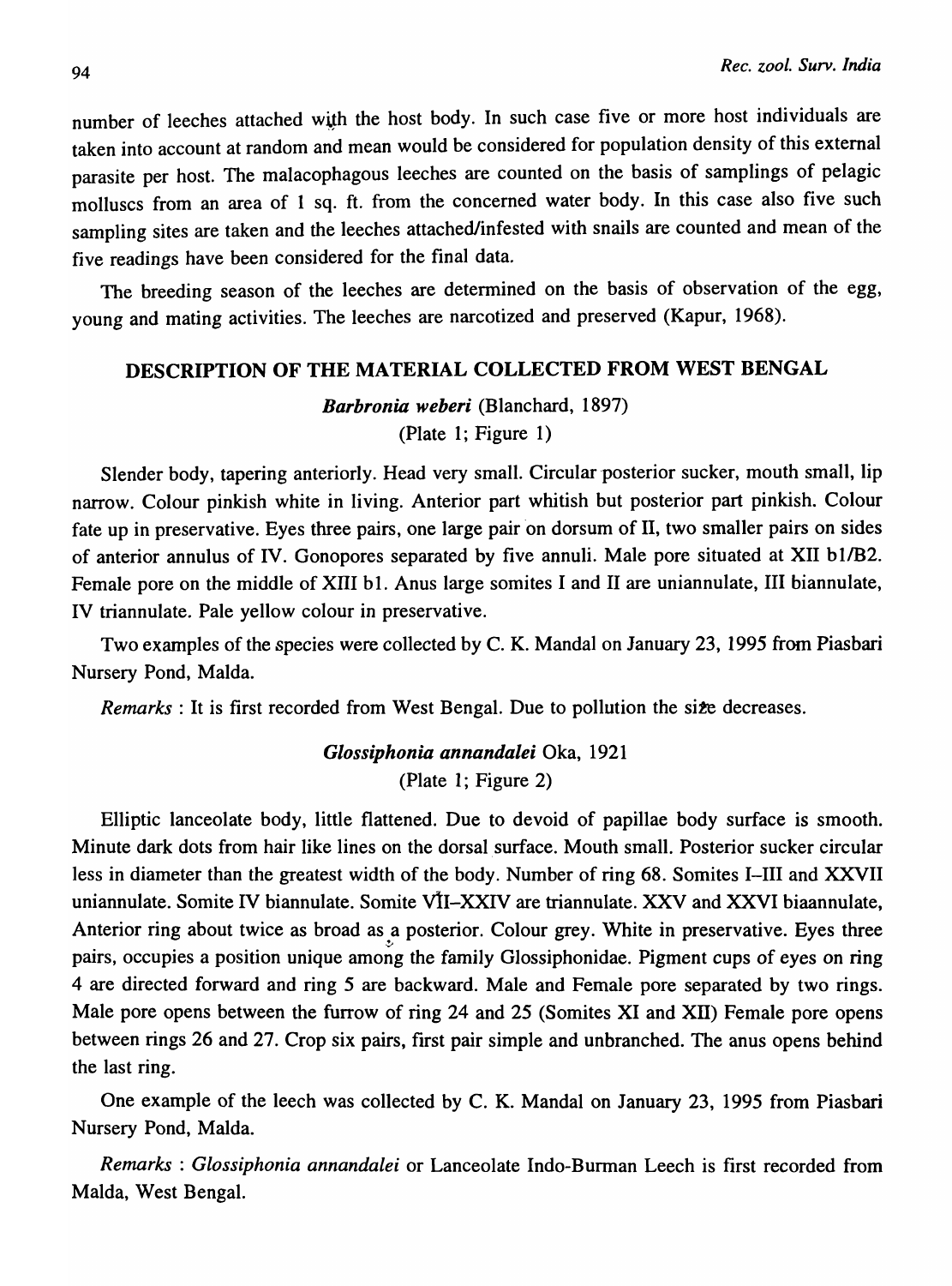## PLATE I





Fig. 1. : *Barbronia weberi* (Dorsal view) Fig. 2. : *Glossiphonia annandalei* (Ventral view)





Fig. 3. : *Glossiphonia heteroclita* (Dorsal view) Fig. 4. : *Glossiphonia heteroclita* (Ventral view)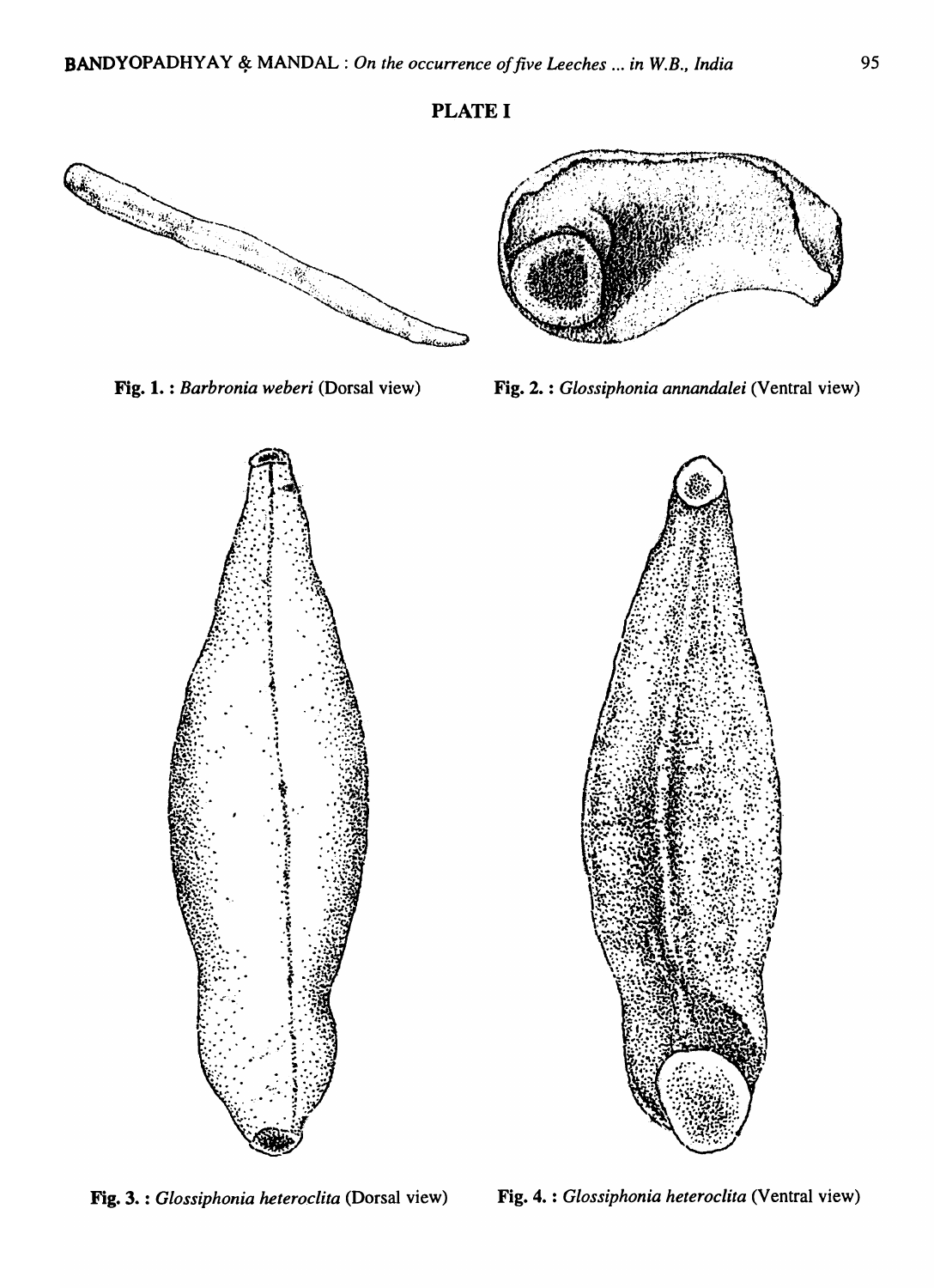### *Glossiphonia heteroclita* Linneaeus, 1971 (Plate 1; Figures  $3 \& 4$ )

Ovate acuminate, flattened body. Body colour amber yellow in living and greyish in preserved state. Three pairs of eyes. The first pair lies in ring 5, Second and third pairs situated respectively in rings 7 and 8. Both male and female genital ducts open by a common pore between the first and second rings of Somite XII. Total rings of the body 70. Length 8-12 mm at rest, width 2.5-3 mm. 15 mm. in full extension.

One example of the species was collected by C. K. MandaI on August 10, 1995 from Bhadreswar, Hooghly and twelve examples on March 23, 1995 from Piasbari Nursery Pond Ramkeli, MaIda, West Bengal. Some examples are taken from the molluscs and some from beneath the leaves of water hyacinth.

*Remarks:* This species is recorded from West Bengal (Hooghly and MaIda districts) for the first time. The population density, feeding behaviour, number of egg of the specimen were also observed successfully for the first time. Due to the pesticides, the number of the specimens decreased.

# *Glossiphonia reticulata* Kaburaki, 1921 (Plate 2; Figures  $5 & 6$ )

Slender body, attenuated anteriorly. Rough dorsal surface due to the presence of numerous papillae. Colour olive in living, grey in preservative. Anterior sucker less in diameter than the half the width of the posterior sucker. The circular posterior sucker centrally attached and less than half the greatest width of the body. Total somites 27, Ring number 72, of which three are preocular. Somites I-IV are represented by the first six rings; V-XXIV are complete with three rings; Eyes two pairs; the first pair lie in ring 4 and the second and larger pair in ring 5. Male genital pore situated between the ring 26 and 27 in Somite XI. Female pore situated between the ring 28 and 29 just two ring behind this male pore. Mouth opens within anterior sucker. The anus lies between the ring 70 and 71 just two rings behind the posterior sucker. The crop or stomach has 7 pairs of branching diverticula. Some specimen found attached with Lymnaea (Molluscs) and some with the lower part of lotus leaf at Kandi, Murshidabad.

*Remarks:* It is also first recorded from West Bengal. During breeding season, some leeches of this species gave birth in the month of March-April and some in June-July of the year.

#### *Placobdella undulata* Harding, 1924 (Plate 2; Figures 7 & 8)

Elliptic lanceolate body. A constriction is seen at this 30 ring just behind the female pore. Dorsal surface rough due to the presence of papillae on each ring. Distinct head region. Posterior sucker circular and slightly oval, equal in width to half on the greatest width of the body. Colour greyish white in preserved state alcohol. Ring number 71. Somites V-XXIV complete with three annuli, XXV and XXVI biannulate. XXVIII uniannulate. Presence of one preocular ring single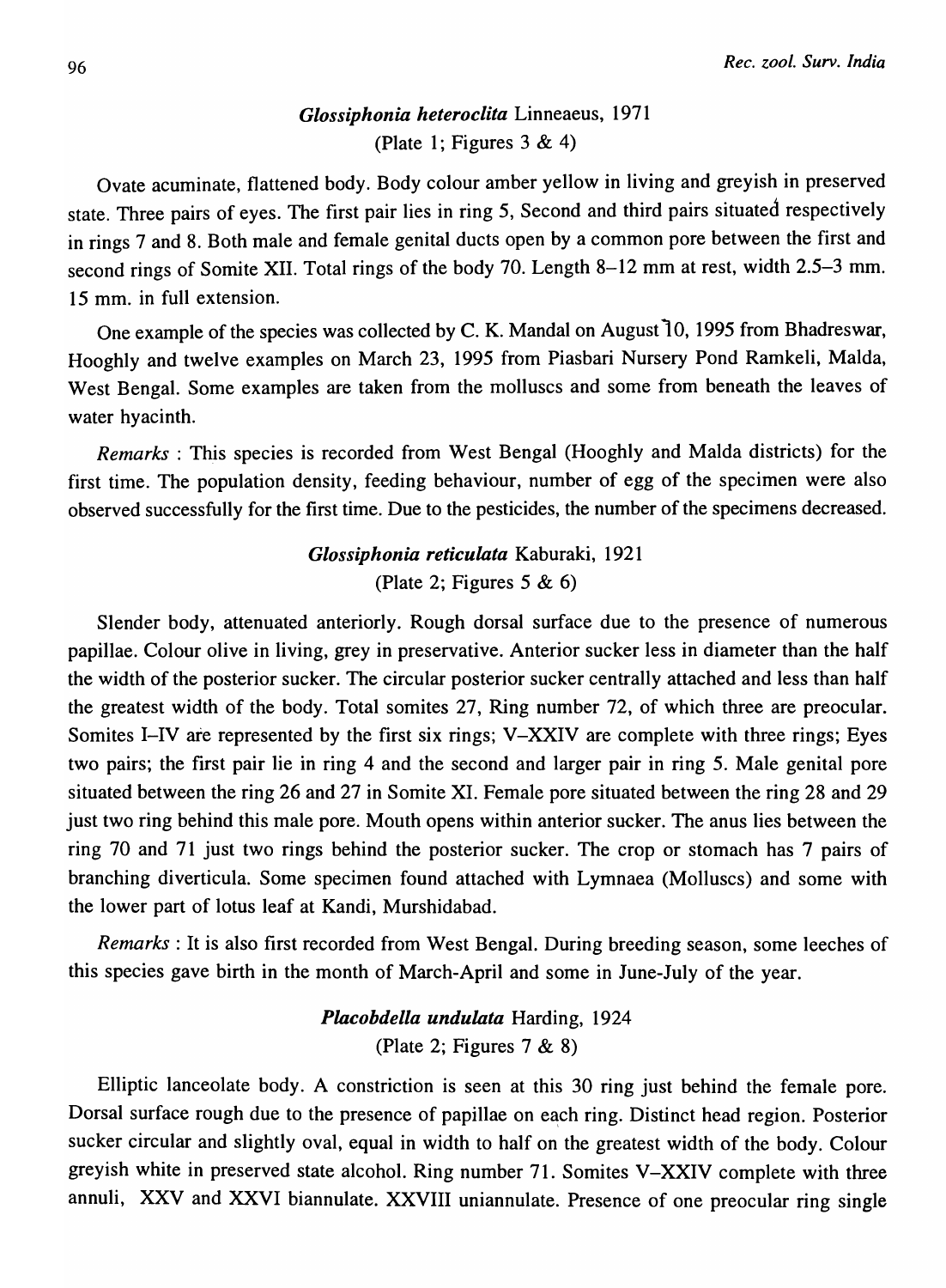



Fig. 5. : *Glossiphonia reticulata* (Dorsal view) Fig. 6. : *Glossiphonia reticulata* (Ventral view)





Fig. 7. : *Placobdella undulata* (Dorsal view) Fig. 8. : *Placobdella undulata* (Ventral view)

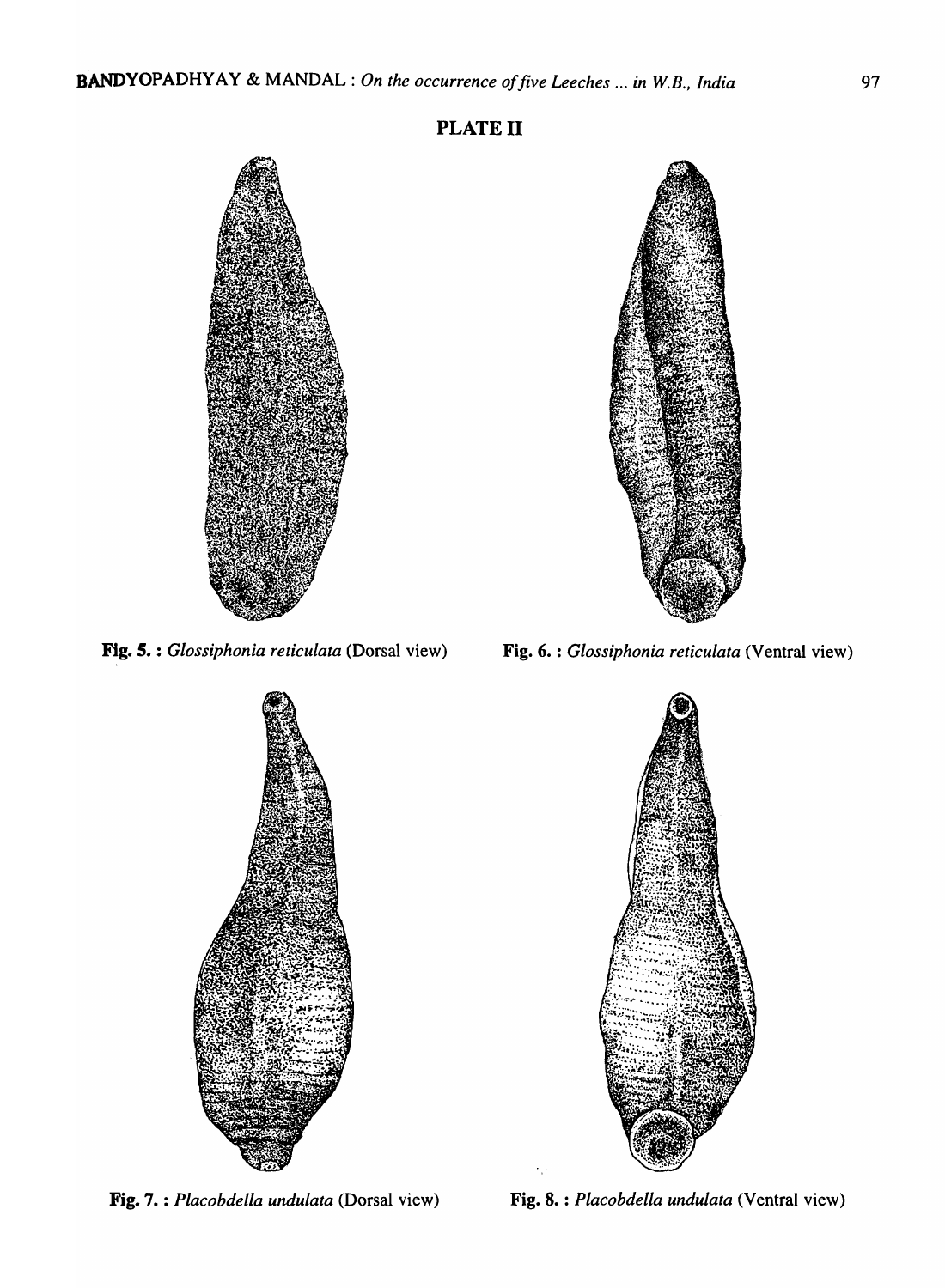pair of eyes lie in the second ring. Male genital pore between ring 27 and 28 between somites XI and XII. Female pore between rings 29 and 30. The annus opens between rings 70 and 71. The mouth opens in the terminal position. Gastric caeca seven pairs, lobate.

Two examples of the species were collected by C. K. MandaI on July 18 and. 20, 1995 from Galshi, Burdwan and Krishnagar, Nadia, one attached with mollusca (Length 5 mm, width 1.5 mm).

*Remarks: Placobdella undulata* or leech of undulated head is found first time from- West Bengal (Nadia and Burdwan).

#### ACKNOWLEDGEMENT

For curatorial support authors are thankful to Dr. J. R. B. Alfred, Director, Zoological Survey of India, Kolkata for providing laboratory facilities to study the specimens. The authors are also thankful to Dr. A. Mishra, Zoologist, ZSI and Head, Department of Zoology, University of Kalyani for their kind help and necessary laboratory facilities.

#### REFERENCES

- Baugh, S.C. 1960. A studies on Indian Rhynchobdellind Leeches. I. *Parasitology,* 50 : 287-301.
- Bhatia, M.L. 1930. Sur une nouvelle Hirudinee RhynchobdeIle, *Glossiphonia cruciata* n. sp., sprovenant du vivier a truites, Kashmir. Ann. Parasit. Paris, 8 : 334-347.
- Blanchand, R. 1983. Courtes notices sur les Hirudinees, X, Hirudiness de, I Europe boreale. *Bull. Soc.* 2001. *France,* 18 : 93.
- Chandra, M. 1970. Notes on a small collection of leeches. *Rec. zoo* I. *Surv. India,* 64(1-4) : 109.
- Harding, W.A. and Moore, J.P. 1927. Fauna British India Including Ceylon and Burma: *Hirudinea:*  I-XXXVIII & 1-302 (Tailor & Francis, London).
- Kapoor, A.K. 1968. A hand book for Zoological Collectors. Zoological Survey of India.
- Mahajan, K.K. and Chandra, M. 1976. Report on a collection of ches from Rajasthan, India. *Rec. zool. Surv. India,* 71 : 164-147.
- Mandai, C.K. 2004a. Check-list of the Hirudinea (Leeches) of India. *Rec. zool. Surv. India,*  102(Part 1-2) : 41-46.
- Mandai, C.K. 2004b. Endemic leech fauna of India. *Rec. zool. Surv. India,* 103(Part 1-2) : 101-108.
- Mandai, C.K. 2004c. *Placobdella harasudara{* (Hirudinea: Glossiphonidae). A new species of leech from West Bengal, India. *Rec. zool. Surv. India.* **103**(Part 1-2): 97-100.
- Nandi, N.C. and Raut, S.K. 1987. Development stage of *Trypanosoma gachuii* in the leech host *Hemiclepsis marginata. Indian* J. *Parasit.,* 11 : 153-154.
- Soos, A. 1965. Identification key to the Leech (Hirudinoides) Genera of the World, with a Catalogue of the Species. 111-IV. *Acta. zool. hung.*, 11(3-4): 415-446.
- Soota, T.D. and Ghosh, G.C. 1977. On some Indian Leeches. *Newsl. zool. Surv. India*, 3(6): 359-360.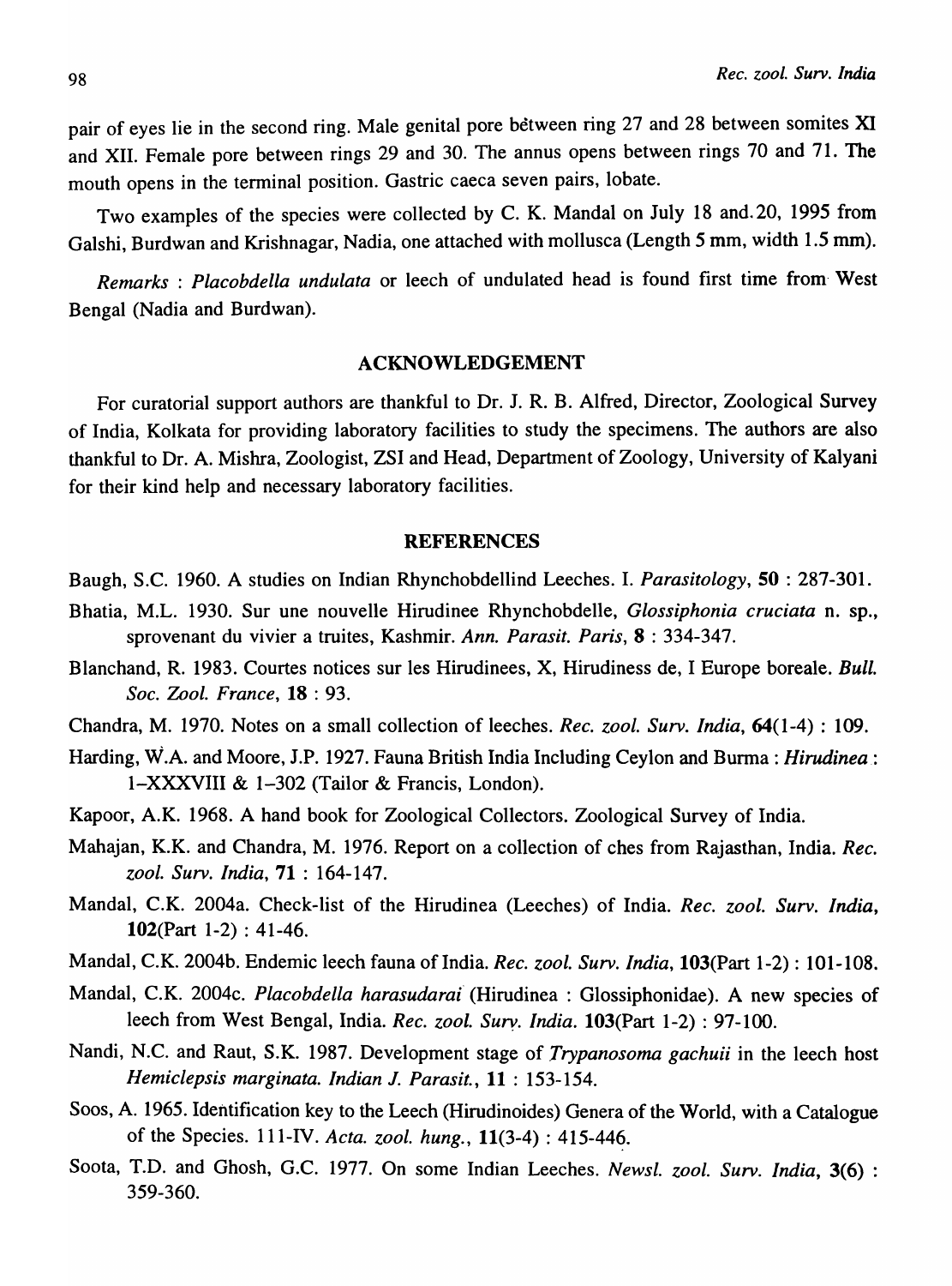|                        | <b>Past Collection</b>                                                                                                 | <b>Present Collection</b>                           |
|------------------------|------------------------------------------------------------------------------------------------------------------------|-----------------------------------------------------|
| Locality               | India: J & K., H.P., M.P. & U.P.<br>Outside India : Java, Sumatra<br>Celebes, Borneo, Phillippines,<br>Pakistan, Nepal | West Bengal (Piasbari Nursery<br>Pond, Dist. Malda) |
| Date of collection     | 1997 by Blanchard                                                                                                      | January 23rd, 1995                                  |
| <b>Deposited</b>       | Not known                                                                                                              | Deposited in Z.S.I.<br>Reg. No.: An 3220/1          |
| Host/Substratum        | <b>Under Stone</b>                                                                                                     | Lower leaf of water hyacinth                        |
| Length                 | 36 mm                                                                                                                  | $11$ mm                                             |
| Width                  | $3.8$ mm                                                                                                               | $1 \text{ mm}$                                      |
| Colour                 | Not known in living condition                                                                                          | Pinkish white in living condition                   |
| Food                   | Not known                                                                                                              | <b>Molluscs</b>                                     |
| <b>Breeding season</b> | Not known                                                                                                              | $5 - 7$                                             |
| Number of eggs         | Not known                                                                                                              | May-July                                            |
| Population density     | Not known                                                                                                              |                                                     |

Table 1. : Difference between past and present collected Barbronia weberi.

| Table 2.: Difference between past and present collected Glossiphonia annandalei. |  |  |  |
|----------------------------------------------------------------------------------|--|--|--|
|----------------------------------------------------------------------------------|--|--|--|

|                           | <b>Past Collection</b>                       | <b>Present Collection</b>                                       |
|---------------------------|----------------------------------------------|-----------------------------------------------------------------|
| Locality                  | Inley Lake, Southern States,<br><b>Burma</b> | West Bengal (Piasbari Nursery<br>Pond, Dist. Malda)             |
| Date of collection        | 1921 by Oka                                  | January 23rd, 1995                                              |
| <b>Deposited</b>          | Not known                                    | Z.S.I.; Reg. No.: An 3219/1                                     |
| Host/Substratum           | <b>Found on Snail</b>                        | Under the leaf of water hyacinth<br>where molluscs were present |
| Length                    | 6 mm                                         | $2 \, \text{mm}$                                                |
| <b>Width</b>              | $2.8$ mm                                     | $0.8$ mm                                                        |
| Colour                    | Pale Grey                                    | Grey                                                            |
| Food                      | <b>Molluscs</b>                              | <b>Molluscs</b>                                                 |
| <b>Breeding season</b>    | Not known                                    | June-July                                                       |
| Number of eggs            | Not known                                    | 22                                                              |
| <b>Population density</b> | Not known                                    | 1                                                               |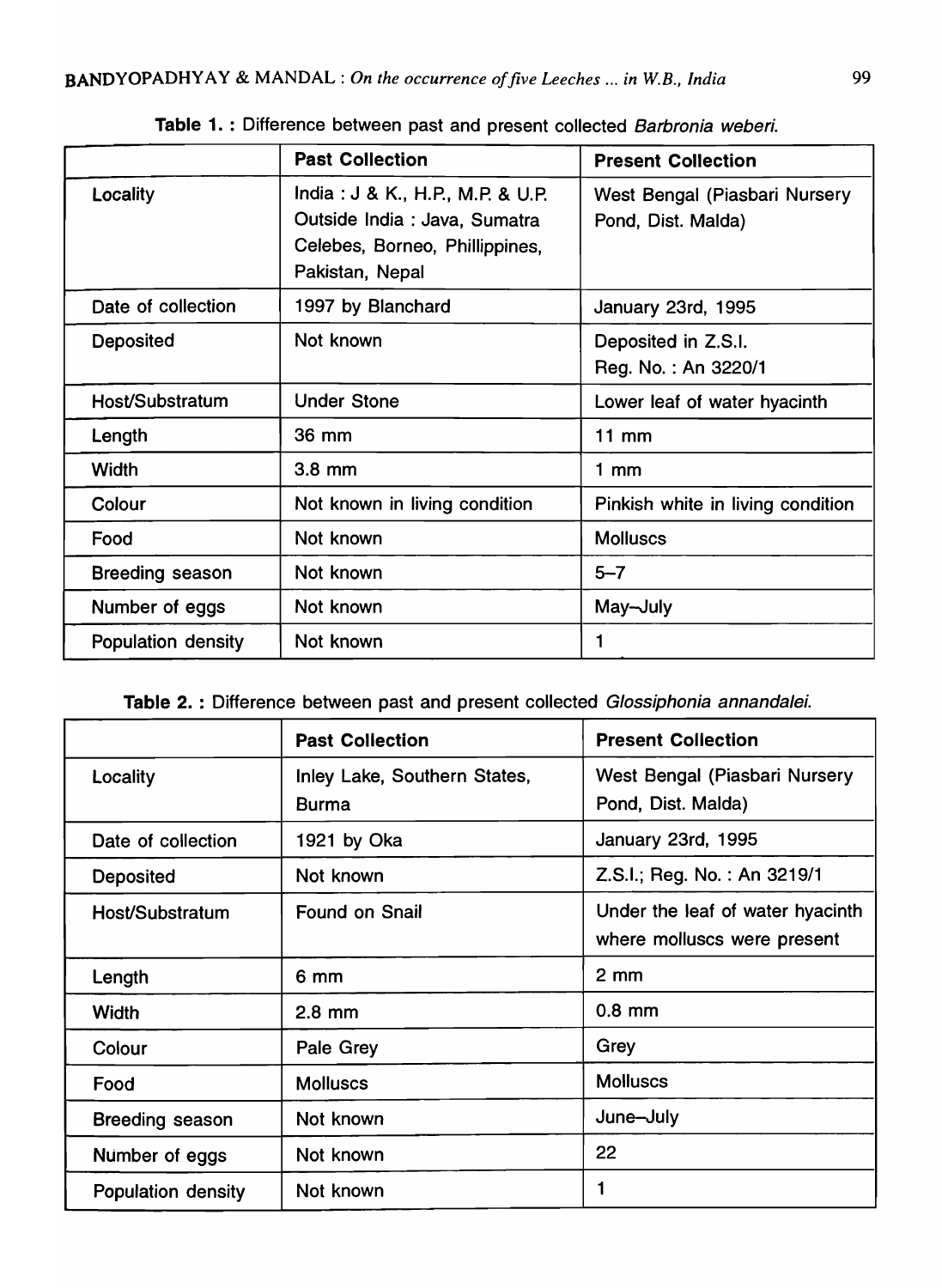|                            | <b>Past Collection</b>                                                     | <b>Present Collection</b>                                                                                                             |
|----------------------------|----------------------------------------------------------------------------|---------------------------------------------------------------------------------------------------------------------------------------|
| Locality                   | Rajasthan (Nagaur), Bihar<br>(Monghyr), North America,<br>Europe and Burma | West Bengal (Bhadreshwar,<br>Hooghly district) (Ramkeli,<br>Malda district)                                                           |
| Date of collection         | 1922 by Oka from Burma                                                     | August 10, 1995 and<br>March 23, 1995                                                                                                 |
| Deposited                  | Not known                                                                  | Deposited in Z.S.I.; Reg. No.<br>An 2779/1 and An 2838/1                                                                              |
| Host/Substratum<br>or vite | Gastropod Pachylabra maura                                                 | From beneath the leaves of<br>water hyacinth in a pond of<br>Bhadreswar station and from<br>beneath the stone of a pond of<br>Ramkeli |
| Length                     | 10-13 mm at rest 17 mm in<br>full extension                                | $8-12$ mm at rest 15 mm in<br>full extension                                                                                          |
| <b>Width</b>               | 4.5 mm                                                                     | $2.5 - 3$ mm                                                                                                                          |
| Colour                     | Amber yellow in living state                                               | Grey to white in preserved state                                                                                                      |
| Food                       | Parasite on molluscs                                                       | Parasitic on molluscs and insect<br>larvae                                                                                            |
| <b>Breeding season</b>     | Not known                                                                  | June-July                                                                                                                             |
| Number of eggs             | Not known                                                                  | $13 - 23$ eggs                                                                                                                        |
| Population density         | Not known                                                                  | 1 per sq. ft.                                                                                                                         |

Table 3. : Difference between past and present collected Leech Glossiphonia heteroclita.

Table 4. : Difference between the past and present collected Leech Glossiphonia reticulata.

|                        | <b>Past Collection</b>                          | <b>Present Collection</b>                                            |
|------------------------|-------------------------------------------------|----------------------------------------------------------------------|
| Locality               | Punjab, Himachal Pradesh,<br>Maharashtra, Jammu | W. B. (Mandunir Beel, Kandi,<br>district Murshidabad)                |
| Date of collection     | 1921 by Kaburaki                                | March 25, 1995                                                       |
| Deposited              | Type deposited: Z.S.I.                          | <b>General collection: Deposited</b><br>in Z.S.I. Reg. No. An 2850/1 |
| ** Host/Substratum     | Anodonta (Molluse)                              | Lymnaea and Lotus leaf (Mollusc)                                     |
| Length                 | 11 mm                                           | $2.5 \text{ mm}$                                                     |
| Width                  | $2 \, \text{mm}$                                | $0.8$ mm                                                             |
| Colour                 | Olive in living                                 | Greyish green in living                                              |
| Food                   | <b>Molluscs</b>                                 | Molluscs & Insect larvae                                             |
| <b>Breeding season</b> | Not known                                       | Mar.-Apr. and some on June-July                                      |
| Number of eggs         | Not known                                       | $22 - 23$ eggs                                                       |
| Population density     | Not known                                       | 2 per sq. ft.                                                        |